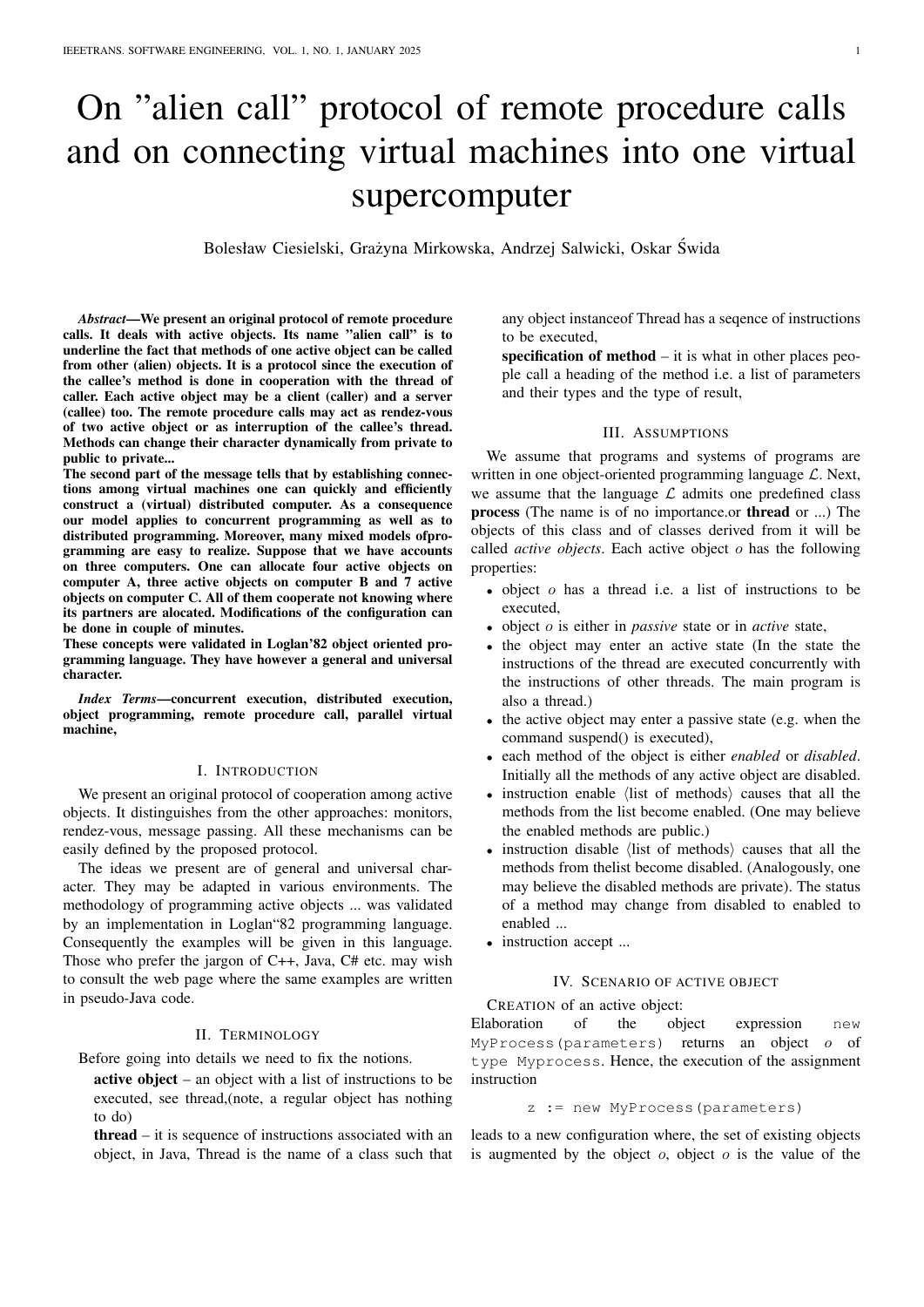variable z. One may say also, the object  $o$  is pointed out (is referenced to) by the variable z. Remark, the object may be allocated on one computer and the variable z may be on another computer. An active object o after it has been created, remains in the state PASSIVE. Another active object, owner of variable z, such that the value of z is the object o may activate the . Object  $o$  of name  $z$  becomes ACTIVE when another object executes the command resume $(z)$ . An active object may execute command suspend() and enter the state PASSIVE. TERMINATION: an active object may reach the end of its thread, for example it may reach **end** Myprocess. In this case the active object is killed and deallocated. For the object cannot be activated again and its resources being private will never be accessible from outside.

AWAITING – an active object may enter the state AWAITING if it awaits for a partner object to jointly execute a procedure instruction. It happens if either the current object begins execution of alien call of a procedure or if the object begins execution of the instruction accept (see below).



Fig. 1. The scenario of active object

#### V. ALIEN CALL PROTOCOL

We shall illustrate the protocol by a series of pictures.

#### VI. PROPERTIES

In this section we attempt to describe the properties of active objects from the point of view of a user.



Fig. 2. Protocol of alien call part1



Fig. 3. Protocol of alien call part 2

- P1 An active object is created and memorized when an assignment instruction z:=new Myprocess() is executed. Note, creation of an active object without assignment has no sense, for the newly created object will become a garbage immediately.
- P2 The newly created object will be allocated on a computer indicated by the value of the first parameter. The value 0 tells that new active object will be allocated and run on the same computer (concurrency).
- P3 Mutual exclusion. If several active objects simultaneously execute alien procedure calls of one active object o (a callee), then only one at the time may execute it. The following algorithmic formula expresses the mutual exclusion of  $n$  parallel alien calls. The formula abstracts from the possible other threads.

$$
\Box \parallel_{i=1}^n [\overline{o.m}_{i_j};R_i] \alpha \Leftrightarrow
$$

 $\bigvee_{k=1}^{n} \Box \overline{o.m_{k_j}}; [\, \big\Vert_{i=1, i\neq k}^{n} [o.m_{i_j}; R_i] \parallel R_k]\alpha$ The expression  $\overline{o.m_{k_j}}$  denotes the body of the method m in object o, modified by the actual parameters.

P4 Dynamic public/private methods. Each method of an active object may be public in one moment and private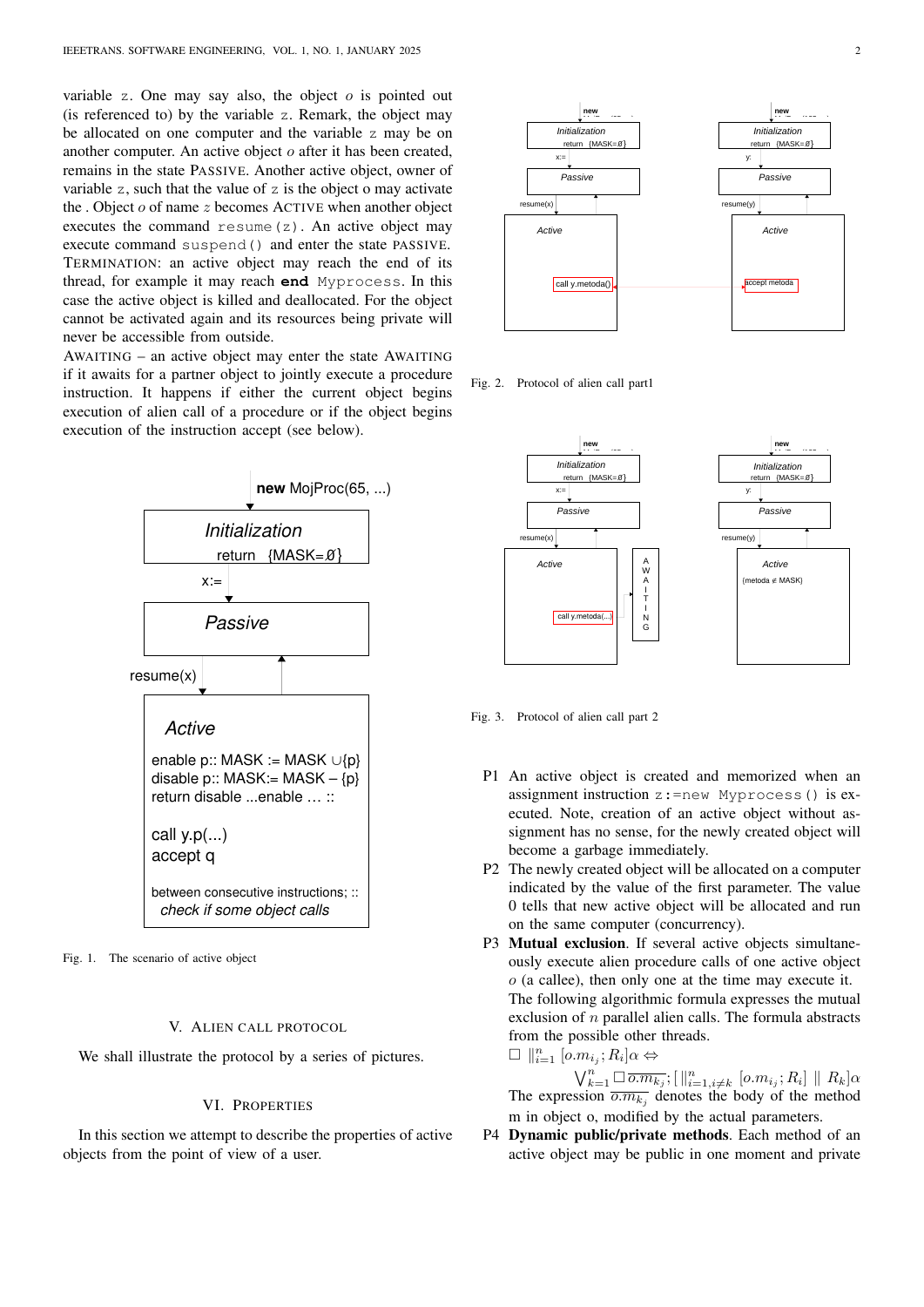

Fig. 4. Protocol of alien call part 3



Asynchronous case: when active object x calls metoda in y and metoda ∈ MASK, the thread of active<br>object y is interrupted, object y executes method metoda and returns to its own thread.

Fig. 5. pProtocol of alien call part 4

in another one. A method  $m$  is public when its name is in the MASK of the object, when its name does not belong to the MASK, the method is private.

- P5 When one active object calls a method  $m$  of another active object and the method  $m$  is in the MASK then we have an effect of *interruption*. The callee interrupts its own work and executes a service for the caller object.
- P6 When one active object calls a method  $m$  of another active object and the method  $m$  is not in the MASK and the callee executes the instruction accept with the name m on the list, then we have an effect of *meeting*. The caller object and the callee object meet and execute the called method jointly.
- P7 Each active object may be once a client calling a procedure in a remote active object and in another moment it can be a server, ready to serve one of its procedures to other active objects.
- P8 Distributed concurrency is true fair concurrency. The programs like  $[p:=false \mid]$  while p do x := x+1] always terminate.

## VII. EXAMPLES

We begin with an example showing a couple of threads printing in the screen.

```
Listing 1. Three not synchronized processes print on screen
program first;
     unit writer: process (node: integer,
                                   s: string);
           var i: integer, A: arrayof char;
     b e gi n
        A := unpack(s);
        return:
        for i := lower(A) to upper (A)do
           write (A(i));
        od
     end writer;
   var w1, w2, w3: writer;
b e gi n
    wl := new writer (0, "aaaaaaaaaaaaaaa");
    w2 := new writer (0, "bbbbbbbbbbbbbbbbbb);
    w3 := new \text{ writer } (0, "cccccccccccccccc" );resume(w1); resume (w2); resume (w3);end
```
Perhaps you guessed the image on the screen shows a

mixture of letters 'a', 'b' amd 'c'. This is so because the threads w1, w2 and w3 compete for the screen – their common resource. Our next example shows how to define a semaphore, the tool for synchronization of processes. A semaphore s is an active object with three methods: pass, free and fin. The methods have empty bodies. The thread of the semaphore  $s$  repeats instructions accept pass,fin; accept free, fin; until one of clients execute the command call s.fin. If all clients follow the same scheme call s.pass; critical section; call s.free, then no interleaving of commands of critical sections is posible.

Listing 2. Implementation of semaphores using the alien procedure call program Second;

```
unit binary Semaphore: process (node: integer);
   unit pass: procedure;
   end pass;
   unit free: procedure;
   end free;
   unit fin: procedure;
   b e gi n
      bol := false;end fin;
   var bol: boolean;
b e gi n
  bol := true;return:
  enable fin;
  while bol do
     accept pass;
     accept free
  od ;
end binary Semaphore;
 unit writer: process (node: integer,
    nr: integer, s: string, sem: aSemaphore);
   var i: integer,
        A: array of char;
```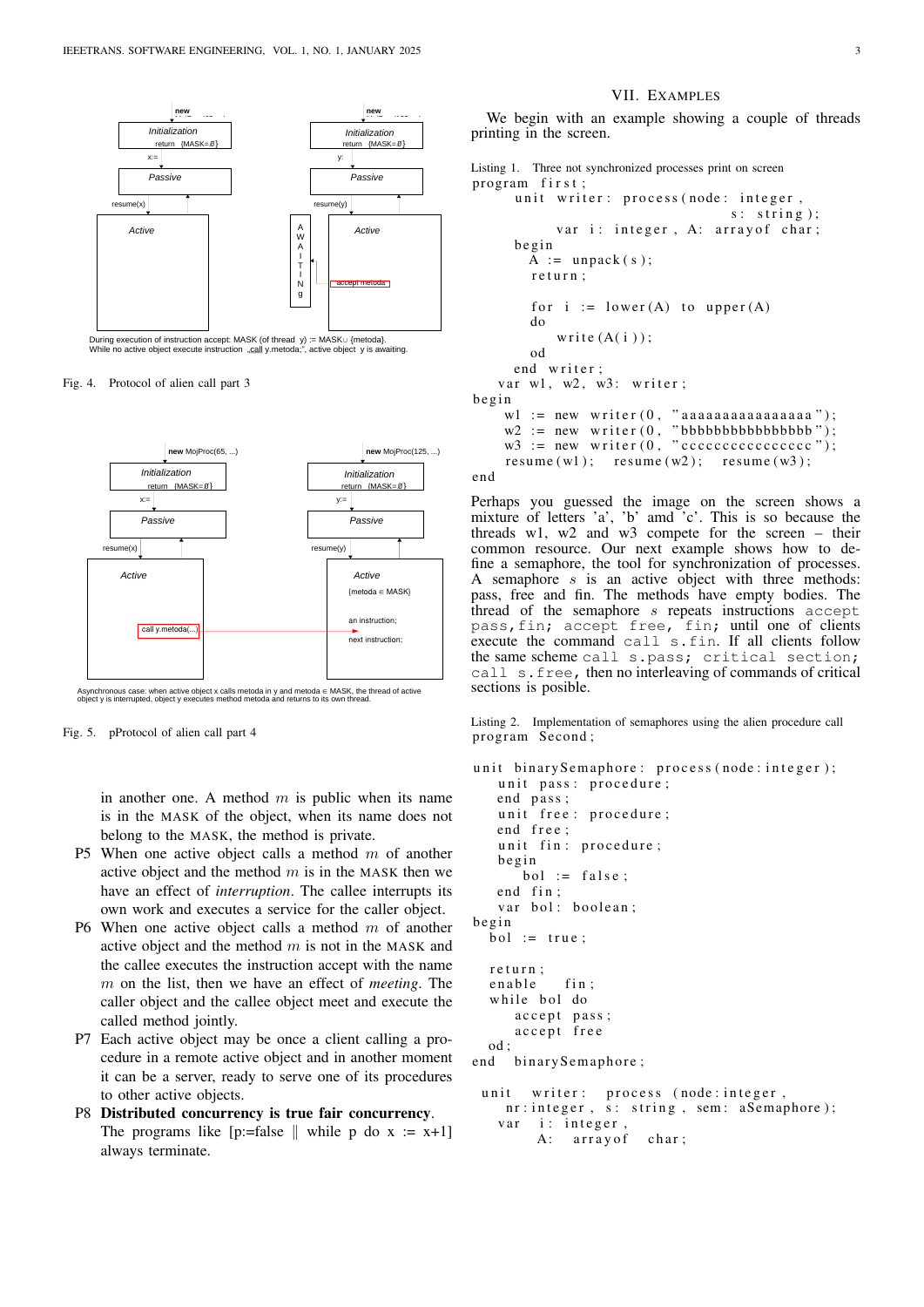```
unit fin: procedure;
  b e gi n
  end fin:
b e gi n
   A: =unpack(s);
   r e turn;
   c all sem. pass;
   for i := lower(a) to upper (a)
   do
        write (a(i));
   od ;
   writeln:
   c all sem . free;
   accept fin;
end writer;
var s: aSemaphore, w1, w2: writer,
     i: integer;
b e gin
 s := new aSemaphore (0);
 resume(s);w1 := new writer (0\,,1\,," a a a a a a a a a a a a a \ldots s )\,;
 w2 := new writer (0, 2, "bbbbbbbbbbbbb", s);
 writeln (" press Enter");
 r e a d l n :
 resume(w1);resume(w2);call wl. fin; call w2. fin;
 call s . fin;end Second
```
The following example is more interesting. We shall analyse it more closely.

```
Listing 3. A spooler
unit queue: class (type element; size: integer);
(* The auxiliary class implementing
   queues with a limited capacity
   The class is parameterized by the element
   type and the maximum queue size *)
  unit insert: procedure (e: element); ...
   (* insert element into the queue *)unit delete: function: element; ...
   (* remove the first element *)unit is empty: function: boolean; ...
    (* check if the queue is empty *)unit is full : function : boolean;
    (* \text{ check} if the queue is full *)end queue;
. . .
unit spooler: process;
 v a r
  Q: queue, (* queue of files *)
  f : filename.
 unit print: procedure (f: filename);
 b e gi n
   call Q. insert (f);
   if O. isfull
   t h e n
     return disable print
   fi;
 end print;
b e gi n
 Q := new queue ( filename, 50);
```

```
r e turn :
do
  disable print;
  if Q. is empty
  t h e n
    accept print
  fi :
  f := O. delete;
  enable print;
  (* send the file f to the printer *). . .
od
```
end spooler;

Two questions arise:

- 1) Suppose several active objects simultaneously require printing by executing call s.print(f)  $\parallel$  call s.print(f') commands in two objects  $p$  and  $q$ . Can we assure that no request will be lost or improperly queued?
- 2) Suppose that the spooler takes a file from the queue to be sent to a printer and simultaneously one or more processes require printing of their files. Can we assure that files will be printed without interleaving their contents and in proper order?

These questions find the following answers.

#### Lemma

*No request will be lost and the requests will be handled as first-in first-out policy requires.*

The positive answer to the first question is founded on the alien call protocol. For it will be impossible that two activation records of procedure print coexist. ROZWINAC?? As concerns the second question: it is sure that the operation Q.delete will not interfere with any operation Q.insert. It is so because we disabled the operation print before attempting to execute operations delete and isempty.

# VIII. A THESIS ON ALIEN CALL

# Thesis

*Any known mechanism of synchronization and/or communication is expressible in terms of alien call with low cost.* We can not prove the thesis. Instead, like in the case of Church thesis, we can present numerous arguments witnessing the thesis. Our proof is by natural induction instead of mathematical one. Semaphores.

Critical regions,  $\parallel$  Monitors.  $\parallel$ 

## IX. DISCUSSION

Semaphore, critical regions, monitors, ... all tools of concurrent programing are efficiently definable by alien call. Also all concepts known in distributed programming like space of tuples(LINDA), cooperation of sequential process in execution of assignment instructions (CSP), cooperation of two tasks in execution of a piece of code(ADA), message passing etc. are defined by alien call easily and efficiently. Comparison with CORBA. CORBA[?] is a methodology of coupling object built in various programming languages and residing on different computers. CORBA has to deal with many problems: one,